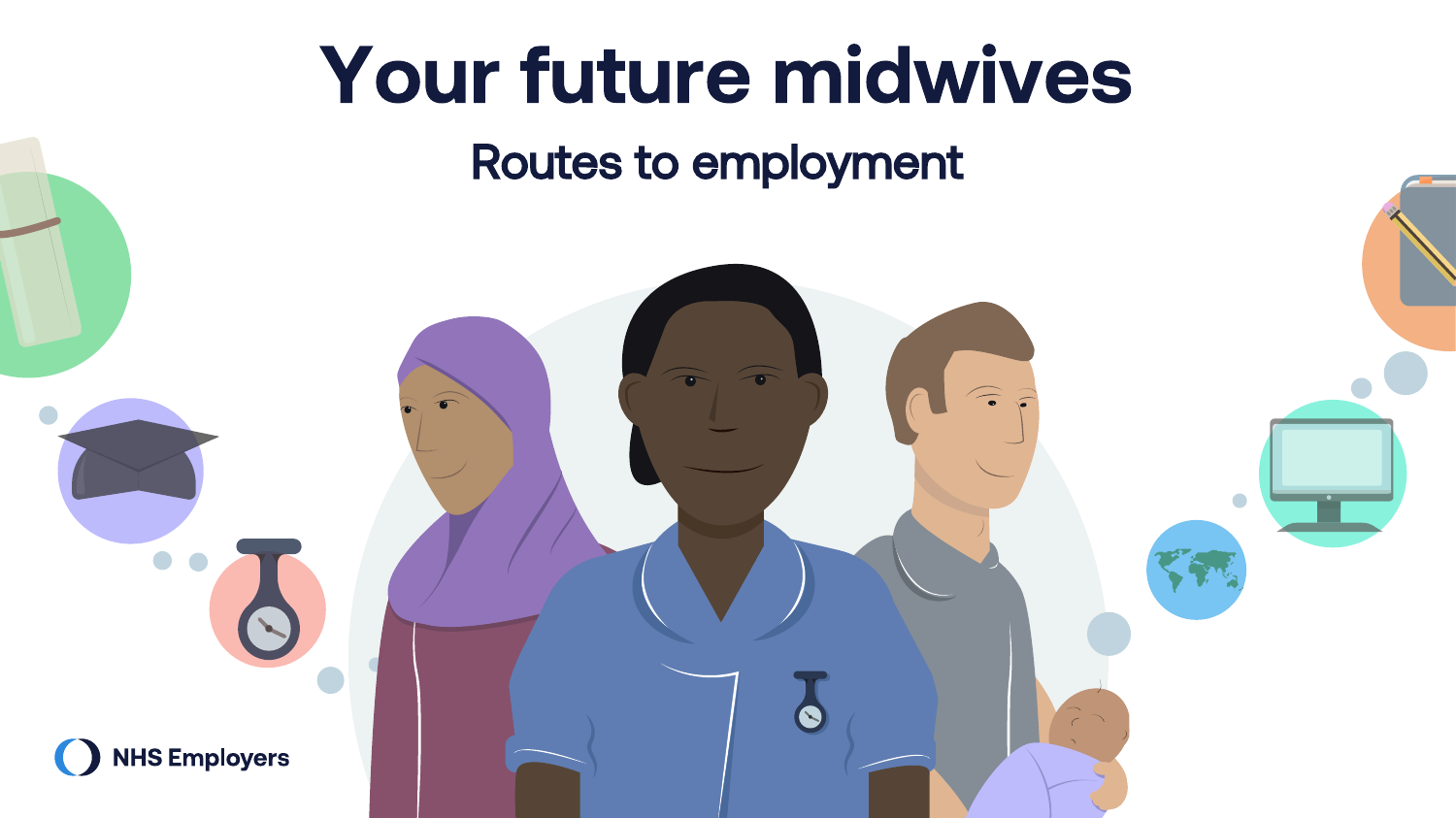

### Route time: minimum of 3 years

# Direct entry

- · No salary cost to employer
- · Places limited by employer and university capacity
- · Individuals can access student finance

### Talent pool

- · Maternity support workers
- · Healthcare assistants
- · Local school/college students
- · Nursing associates
- · Assistant practitioners
- · Other existing staff

### Entry requirements

· Dependent on higher education institution's entry requirements..

- · School leavers
- · Mature students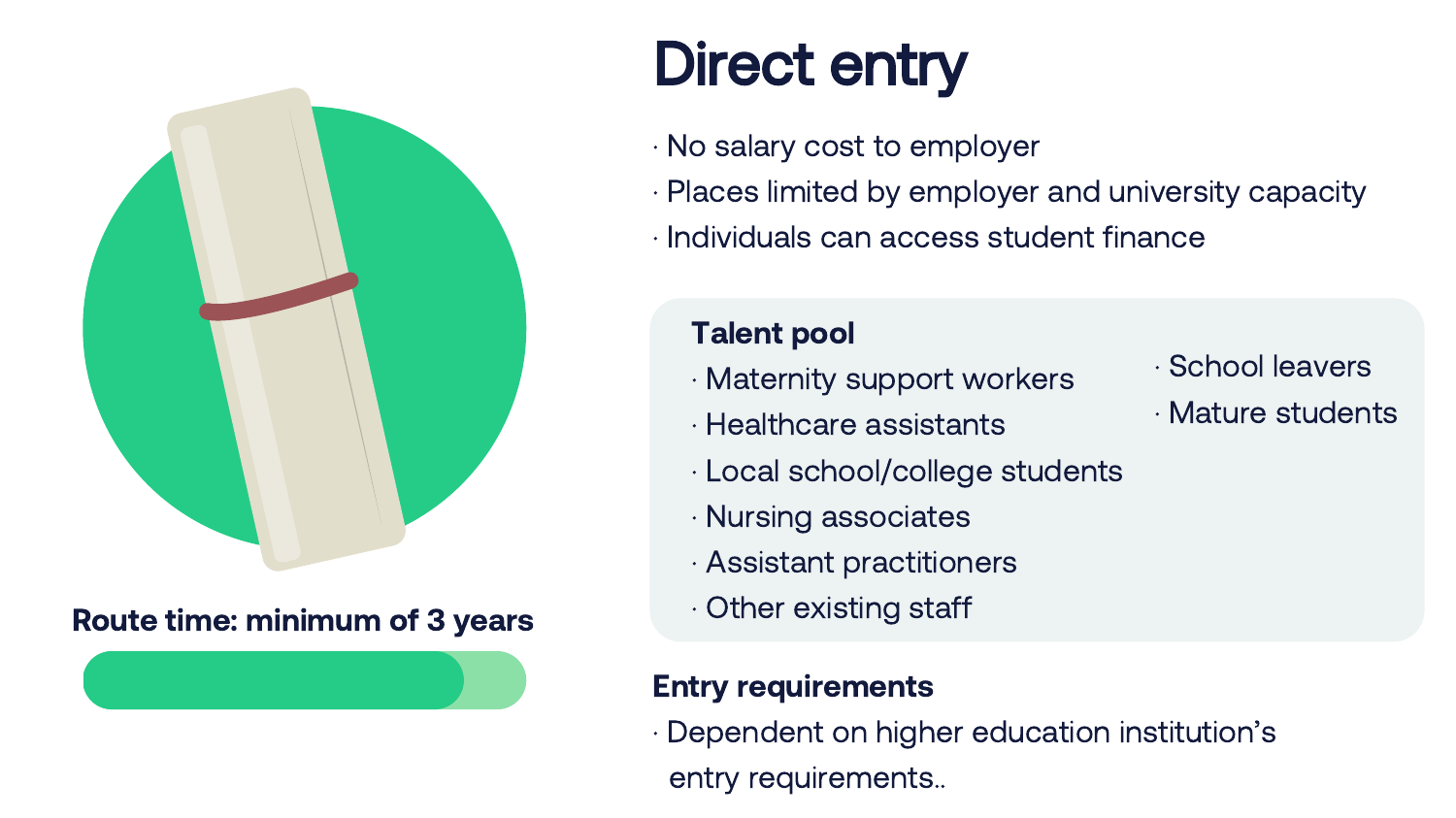

# Post initial registration as an adult nurse

- · No salary cost to employer
- · Limited number of places

### Talent pool

· Registered adult nurses

### Route time: 18 months - 2 years

### Entry requirements

· Dependant on higher education institution's stipulations.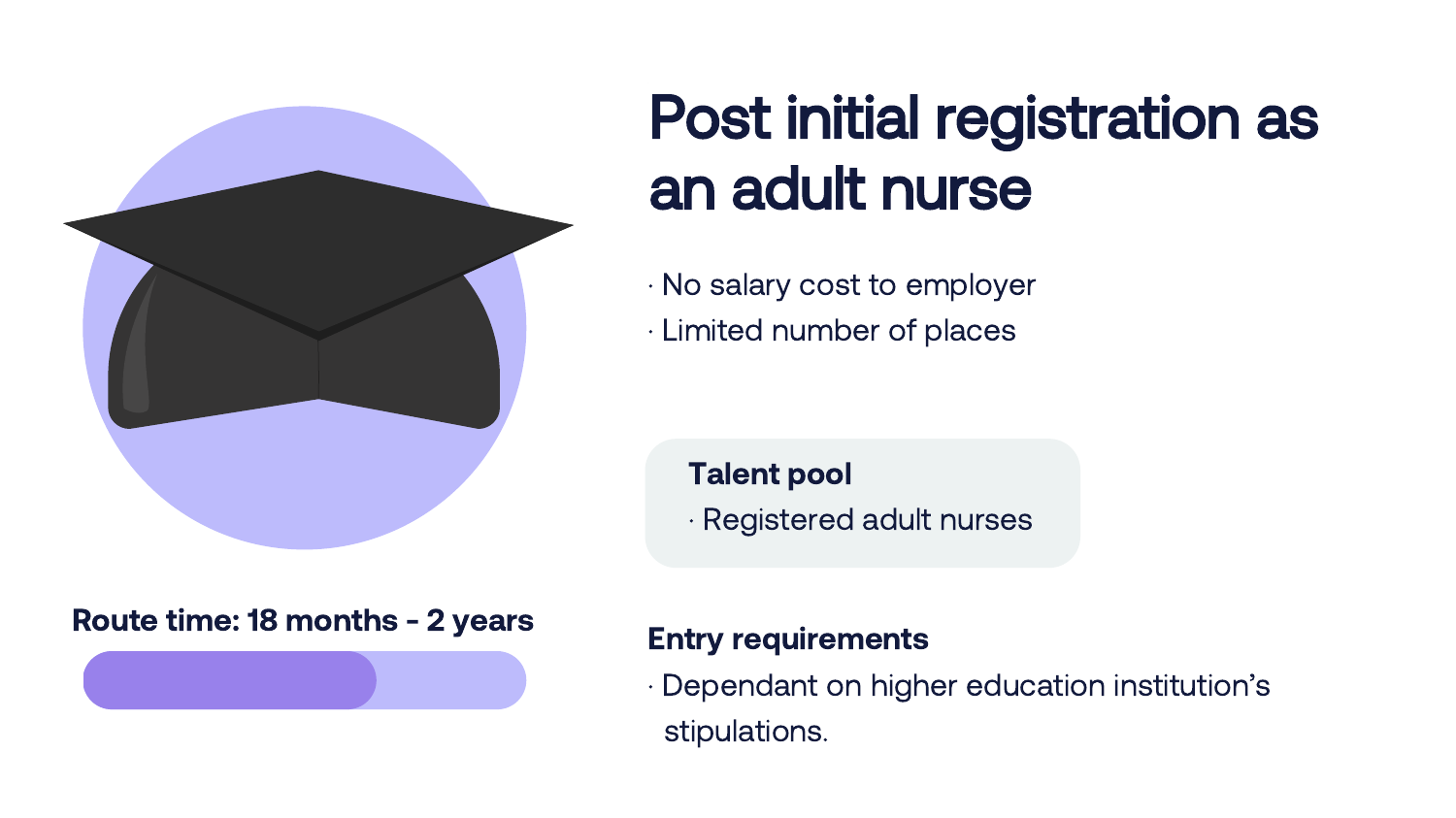

#### Route time: up to 1 year



# Return to practise

· Programmes across England

### Talent pool

· Midwives not live on the NMC register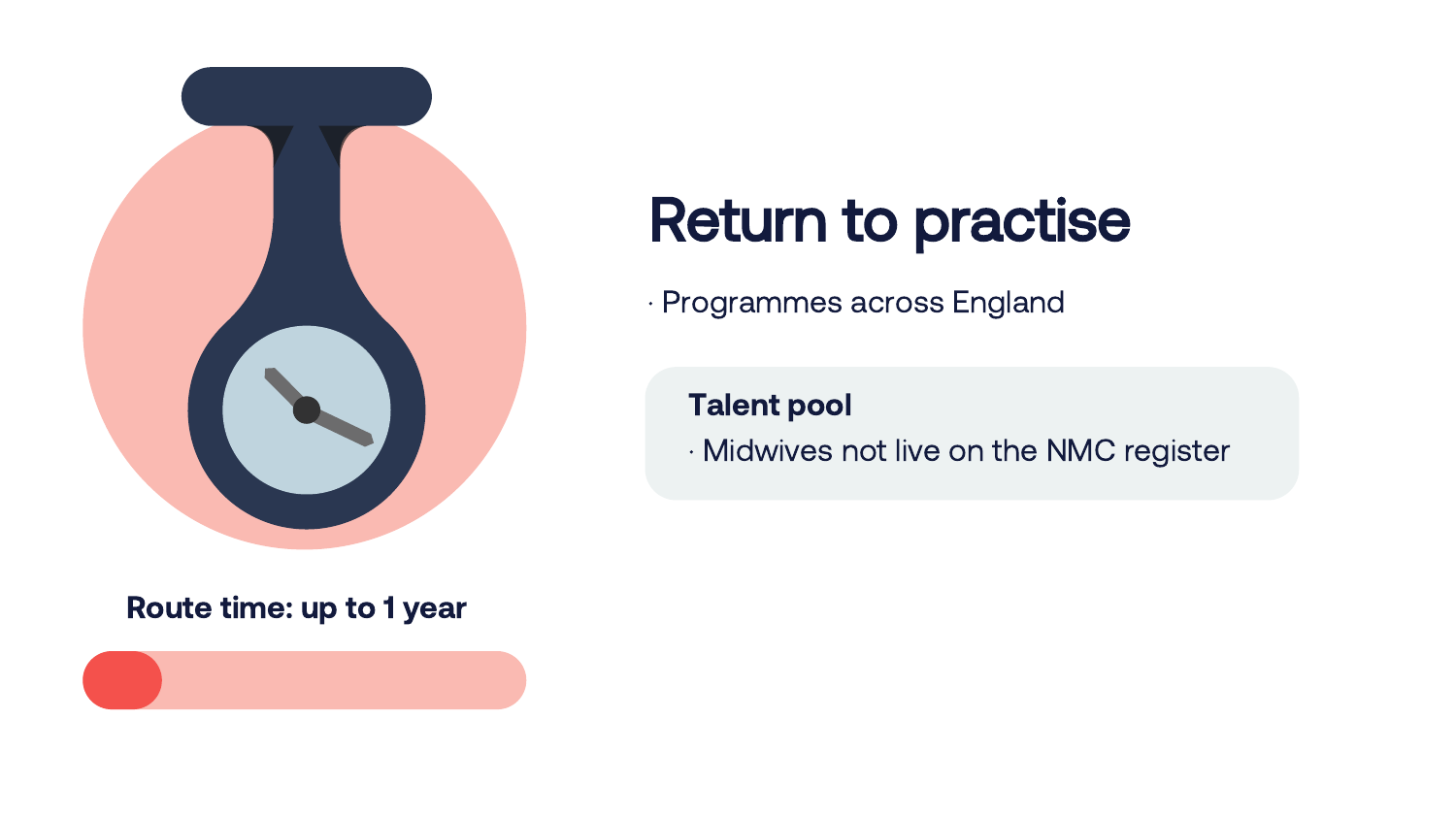

#### Route time: up to 18 months

## International recruitment

International recruitment can take up to 18 months or more. It typically takes between six to ten months for a midwife to arrive in the UK. This can then be followed by up to eight months in a pre-registration role.

### Talent pool

· On a live register as a midwife in their own country

### Entry requirements

The NMC overseas registration process requires applicants to have a computer based test and to complete a practical test of competence called the observed structured clinical exam (OSCE). In addition, they need proof of an accepted English language test before they can legally practice as a midwife in the UK.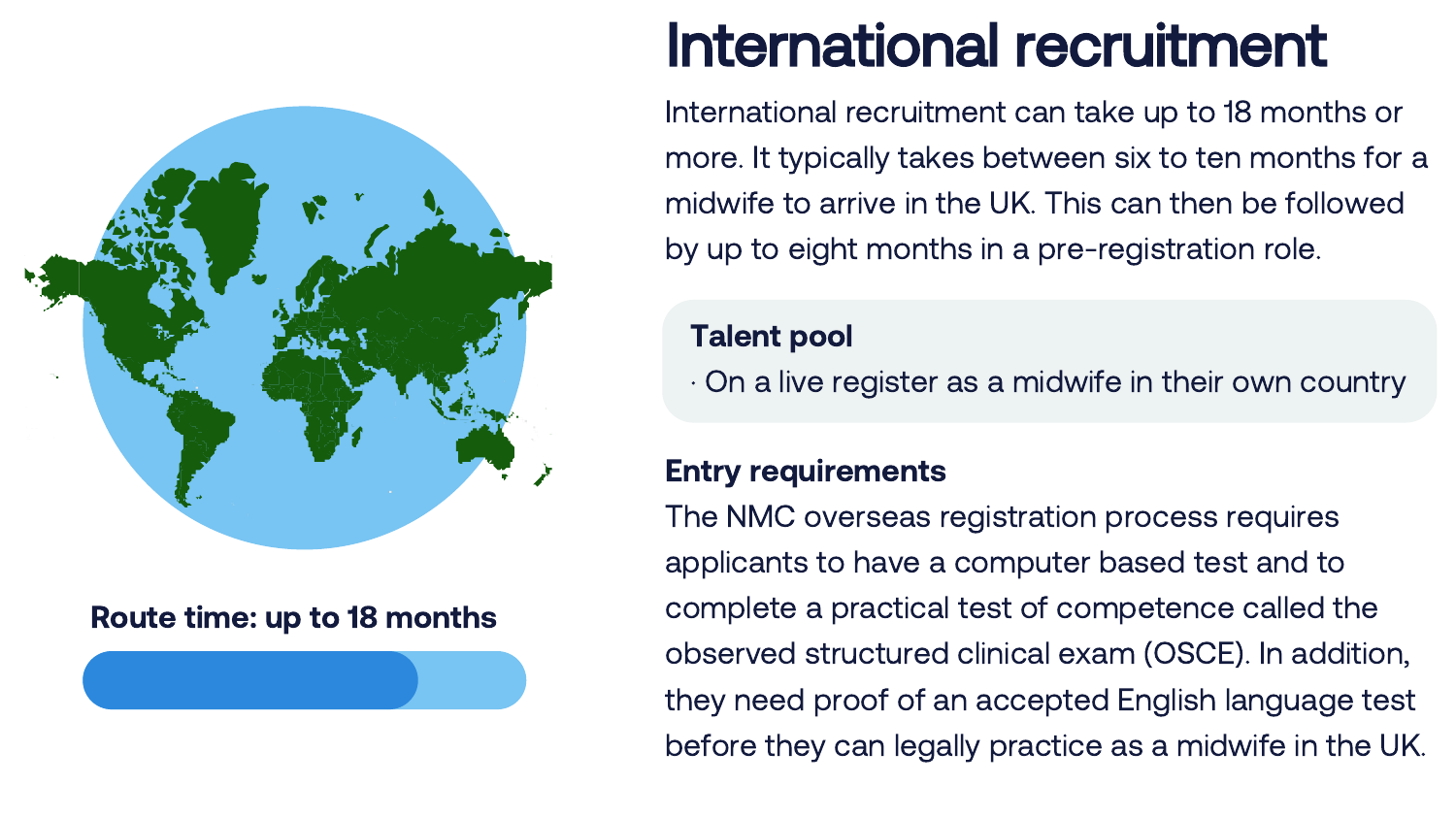

#### Route time: minimum of 3 years

A shortened programme is available for registered adult nurses which can take up to 2 years to complete.

# Blended learning degree

- · Starting from March 2022
- · Combines face-to-face and digital learning
- · Individuals can access student finance

### Talent pool

- · Nurses
- · Maternity support workers
- · Healthcare assistants
- · Local school/
	- college students

### Entry requirements

· Dependant on higher education institution's stipulations.

- · Nursing associates
- · Assistant practitioners
- · Other existing staff